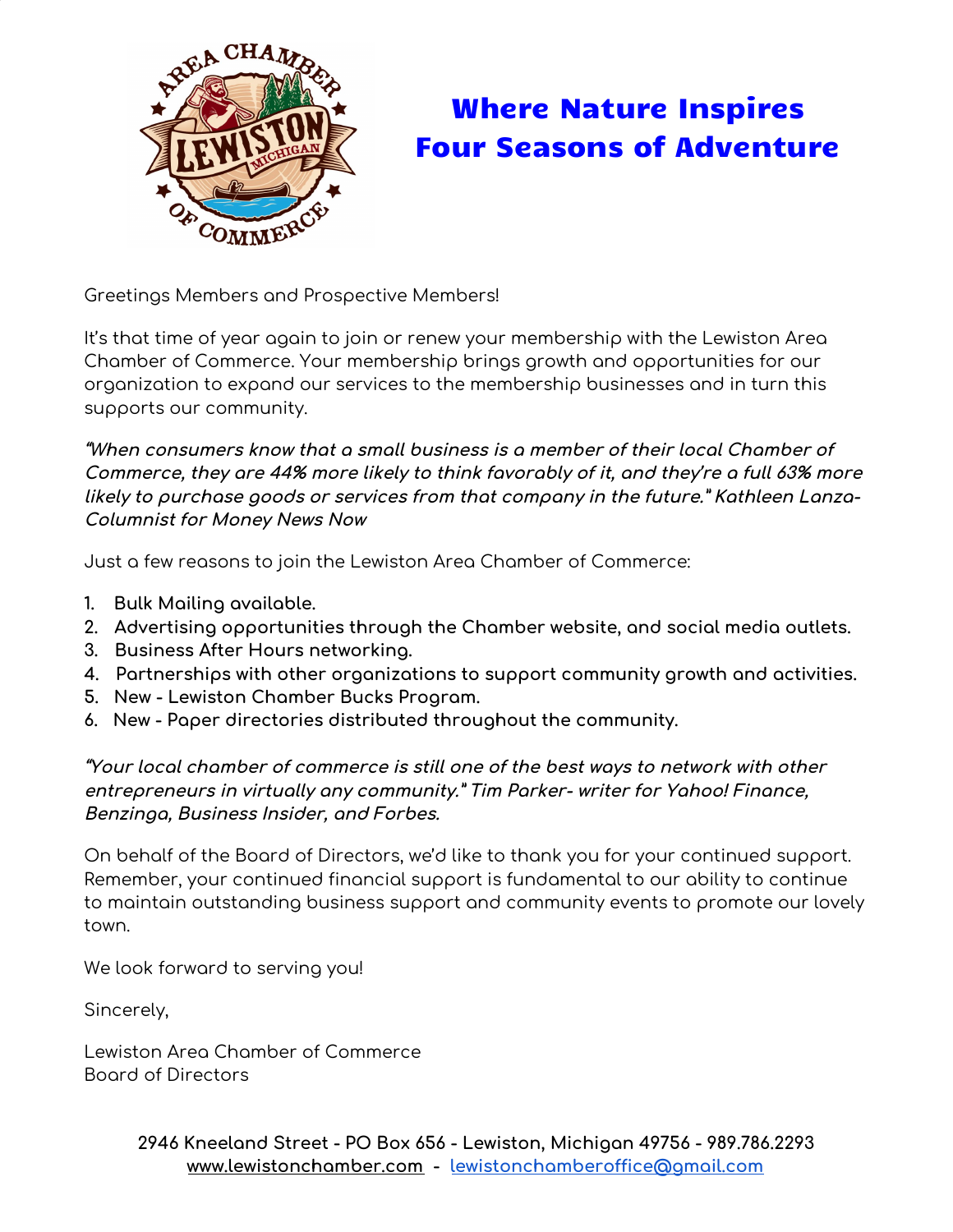## **LEWISTON AREA CHAMBER OF COMMERCE MEMBERSHIP Membership Dues (choose one)**

| Today's Date:__________________       |                                                                                                                        |                                                                                                                                                                            |  |  |  |
|---------------------------------------|------------------------------------------------------------------------------------------------------------------------|----------------------------------------------------------------------------------------------------------------------------------------------------------------------------|--|--|--|
|                                       |                                                                                                                        | NOTE: If this form is not accompanied with the payment, all information will forward to the renewal year.                                                                  |  |  |  |
| **Early Bird discount does not apply. |                                                                                                                        |                                                                                                                                                                            |  |  |  |
|                                       |                                                                                                                        |                                                                                                                                                                            |  |  |  |
|                                       | **Please submit each business on an individual form.                                                                   |                                                                                                                                                                            |  |  |  |
| (_______ New Member)                  |                                                                                                                        |                                                                                                                                                                            |  |  |  |
| (_______ New Member)                  |                                                                                                                        |                                                                                                                                                                            |  |  |  |
|                                       |                                                                                                                        |                                                                                                                                                                            |  |  |  |
|                                       |                                                                                                                        |                                                                                                                                                                            |  |  |  |
|                                       |                                                                                                                        | ____ Mark with an "x" if no changes from the prior year.                                                                                                                   |  |  |  |
|                                       |                                                                                                                        | Physical Address___________________________City State Zip_______________________                                                                                           |  |  |  |
|                                       | Mailing Address___________________________City State Zip________________________                                       |                                                                                                                                                                            |  |  |  |
|                                       |                                                                                                                        | Phone_______________Fax______________Cell___________Other_______________________                                                                                           |  |  |  |
|                                       |                                                                                                                        | Email___________________________________Website_________________________________                                                                                           |  |  |  |
|                                       |                                                                                                                        | Business Payment Options: <i>(Make payments to L.A.C.C. or Lewiston Area Chamber of Commerce)</i>                                                                          |  |  |  |
|                                       | ___ I/we would like to make installments payments on 2/25 and 3/25.                                                    | Please complete the questions on the reverse side of the membership form.                                                                                                  |  |  |  |
| Payment Options:                      | Placed at the Chamber office door mail slot.<br>__Sent via US mail to PO Box 656 Lewiston, MI 49756<br><u>Records.</u> | Office Use Only<br>_Paid by credit card via www.lewistonchamber.com (Square)<br>Renewals: An email has already been sent to you with a link along with an invoice for your |  |  |  |

| $Check$ $#$ | nst | credit Cord | Amount » |  |
|-------------|-----|-------------|----------|--|
|             |     |             |          |  |